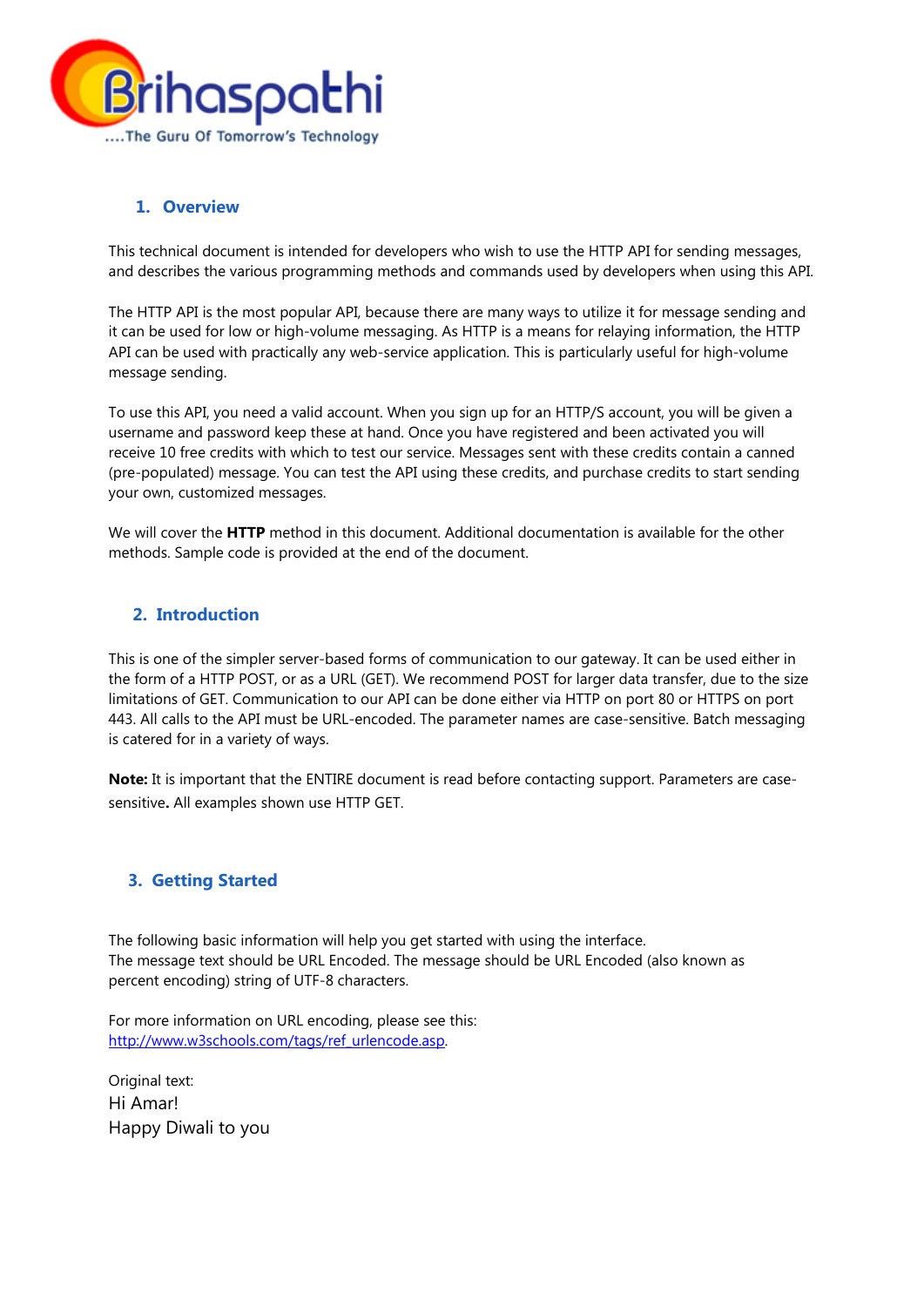

Regards,

Encoded text: Hi%20Amar%21%0AHappy%20Diwali%20to%20you%0ARegards%2C

# **4. Basic commands**

In order to send a message, the system will firstly need to authenticate you as a valid user. The preferred method of authentication is using username and password.

All other commands are then made up of three segments: authentication, the basic message components (message content and recipients) and the additional message parameters. In the examples below, we will include the authentication and basic message components. The additional message parameters will be included only where they are relevant.

Basic Command Structure: URL Call Authentication Message Parameters

http://115.119.44.55/smpp?username=xxxx&password=xxxx&to=xxxx&text=xxxx&from=xxxx

## **Authentication and Session IDs**

In order to deliver a message, the system needs to authenticate the request as coming from a valid source. We use a number of parameters to achieve this:

- ・**username:** This is the username of your account.
- ・**password:** The current password you have set on your account.

Additionally we can force an IP lockdown, allowing only requests sent from IP addresses that you have specified. This can be set under the API product preferences within your account. Please ensure that after testing, you remove all unnecessary IP addresses in your preferences to tighten up on security. You can have multiple sessions open, however the session ID will expire after fifteen minutes of inactivity. Alternatively, you can ping every 10 minutes or so to ensure that the current session is kept live.

Command:

Not encrypted: http://115.119.44.55/smpp?username=xxxx&password=xxxx

Encrypted: https://115.119.44.55/smpp?username=xxxx&password=xxxx

Response: Unknown request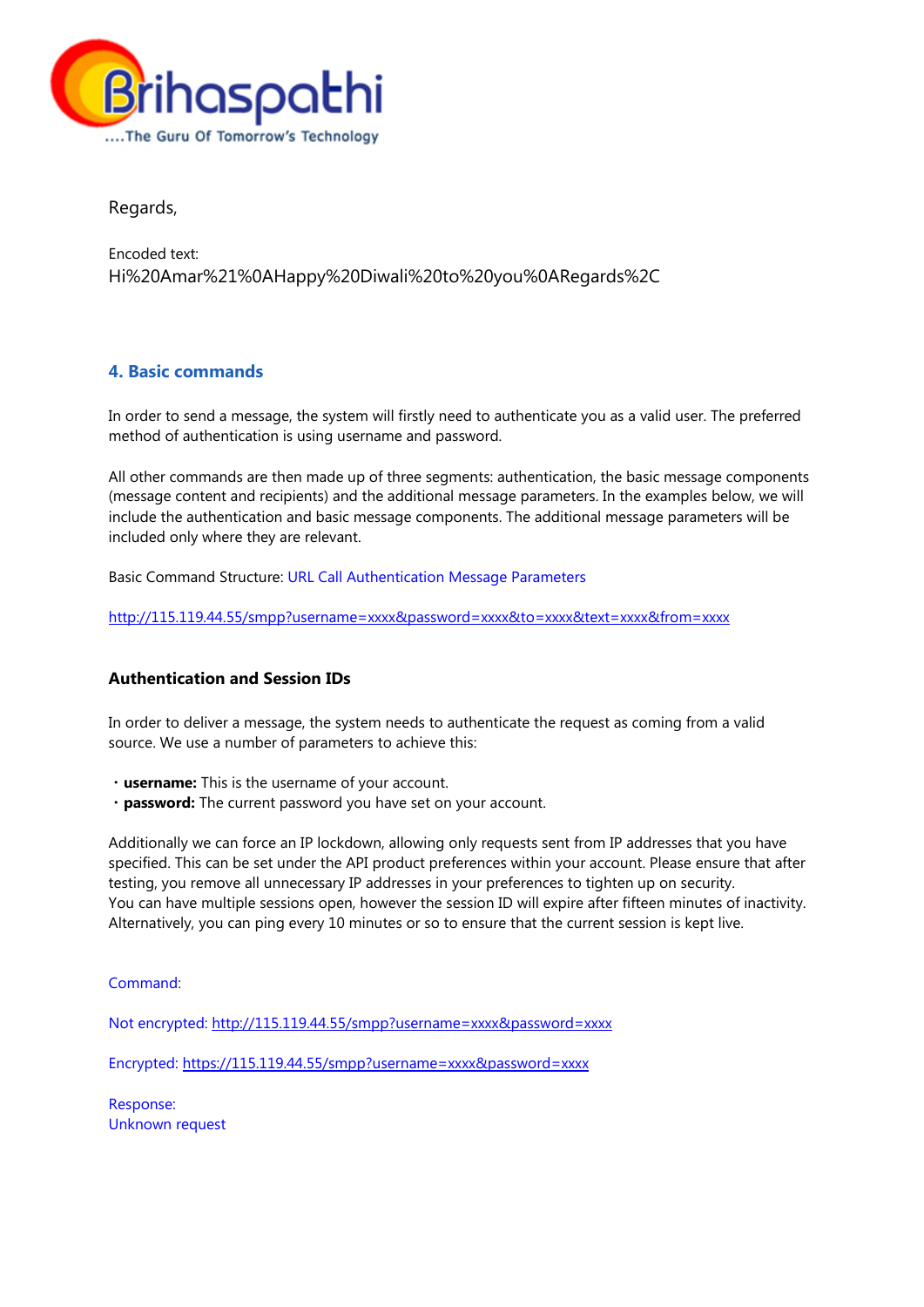

This session must be used with all future commands to the API, unless you authenticate each time within the command itself.

## **5. Sending Message**

User can send a text, Unicode text or a flash message using the API. To send a message to a mobile number using API, the following will be the request using HTTP GET or POST. The parameters can be sent in any order.

#### **URL Syntax**



### Request Parameters:

| <b>Parameter</b> | <b>Value</b>                                           | <b>Required?</b> | <b>Description</b>                                                                                    |
|------------------|--------------------------------------------------------|------------------|-------------------------------------------------------------------------------------------------------|
| username         | Account username                                       | <b>YFS</b>       | Your registered account<br>username.                                                                  |
| password         | Account password                                       | <b>YFS</b>       | Your registered account<br>password.                                                                  |
| from             | 8 alpha numeric<br>characters                          | <b>YES</b>       | A Sender ID to appear<br>on the recipients<br>mobile.<br>(Cannot contain any<br>special characters)   |
| to               | Recipient number with<br>country code(91 for<br>India) | <b>YES</b>       | Recipient mobile<br>number with country<br>code eg:919949345690                                       |
| text             | Text message                                           | <b>YES</b>       | Message to recipients<br>mobile (URL Encoded)                                                         |
| flash            | $0$ or $1$                                             | <b>NO</b>        | Optional parameter to<br>either send message as<br>a flash message or not<br>('1' for yes and '0' for |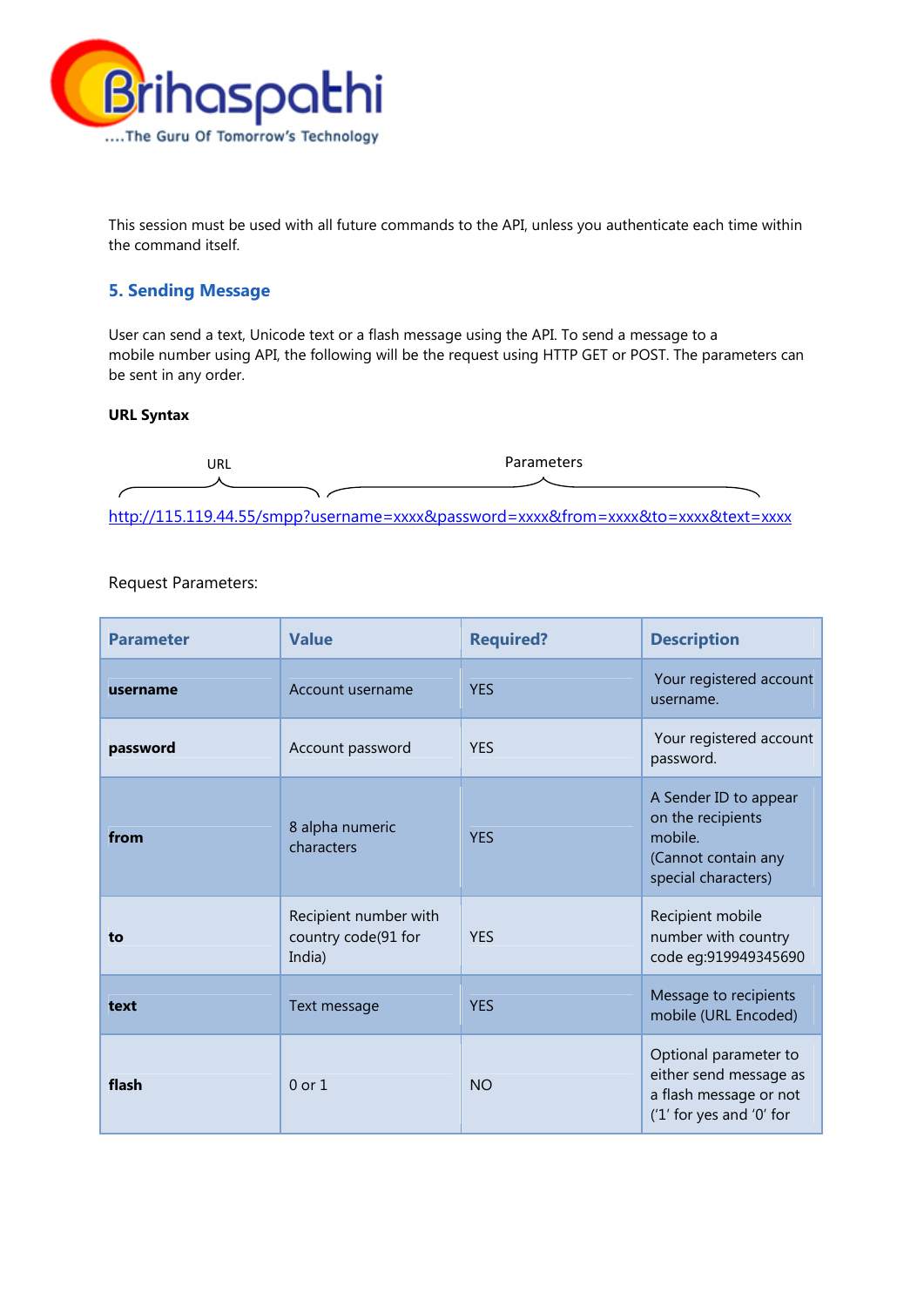

|          |                     |           | no)                                                                   |
|----------|---------------------|-----------|-----------------------------------------------------------------------|
| schedule | <b>YYYYMMDDHHMM</b> | <b>NO</b> | Optional parameter to<br>schedule your message<br>for later delivery. |

# **6. Group push**

To save your bandwidth you could push a group name into "to" parameter using the following syntax.

http://115.119.44.55/smpp?username=xxx&password=xxx&from=xxx&to=group(xxxx)&text=xx x

Where "group(xxx)" group with name xxxx is considered and messages are sent to all the recipients in the group.

Groups can be added by logging into the bulk sms panel from : http://115.119.44.55

# **7. Multiple recipients**

User can send a message to multiple recipients by separating each mobile number with a comma (,), the following will be the request using HTTP GET or POST and URL Encoded. The parameters can be sent in any order.

http://115.119.44.55/smpp?username=xxx&password=xxx&from=xxx&to=919876543210, 919876543210,919876543210,………

Using HTTP POST request user can send up to 50,000 recipients on a single request.

# **8. Sending Flash message**

User can send a flash message using the API. To send a flash message to a mobile number using API, the following will be the request using HTTP GET or POST. The parameters can be sent in any order.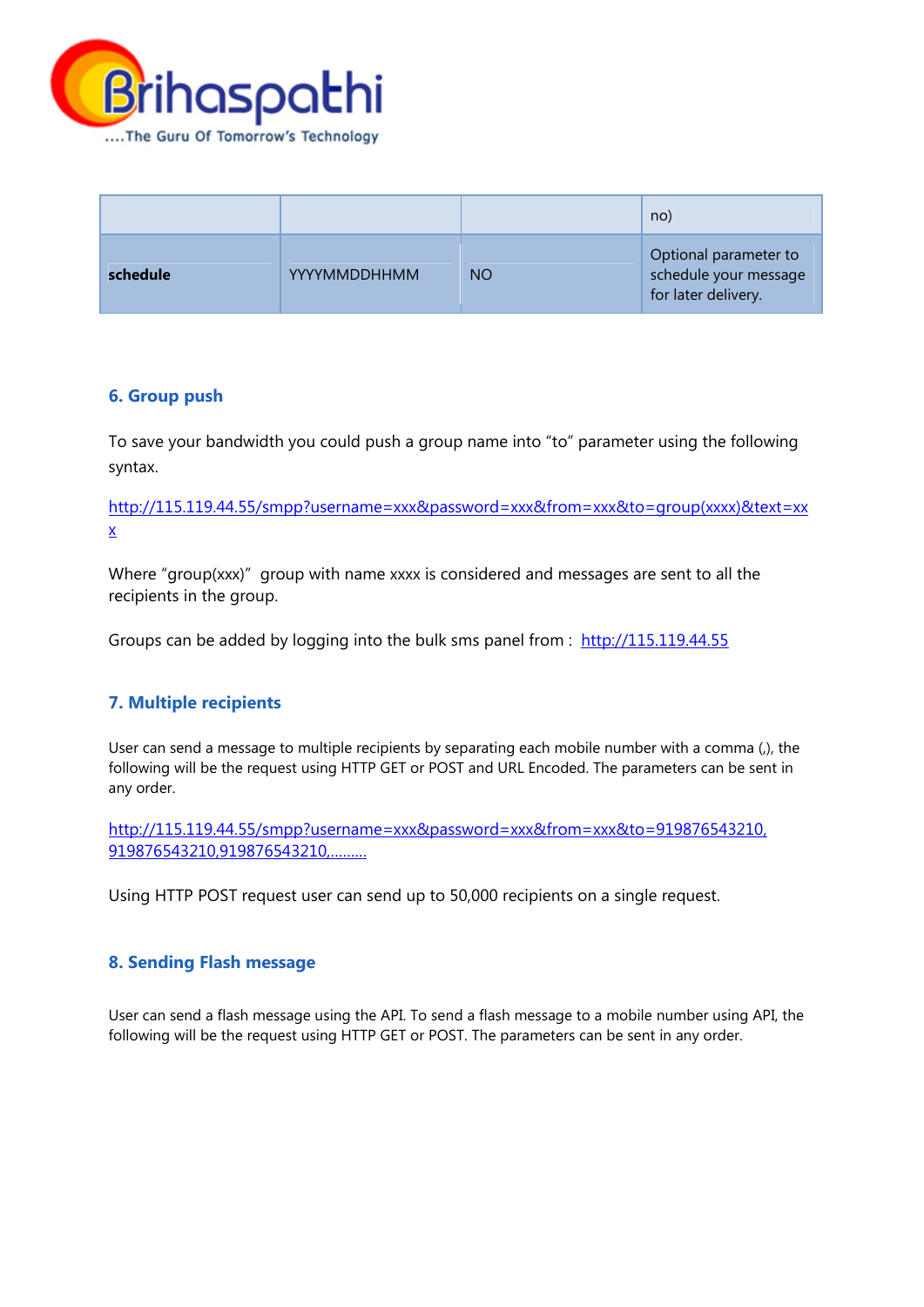

**URL Syntax** 

URL Parameters

http://115.119.44.55/smpp?username=xxx&password=xxx&from=xxx&to=xxx&text=xxx&flash= 1

## **9. Scheduling a message**

User can send a flash message using the API. To send a flash message to a mobile number using API, the following will be the request using HTTP GET or POST. The parameters can be sent in any order.

#### **URL Syntax**

URL Parameters

http://115.119.44.55/smpp?username=xxx&password=xxx&from=xxx&to=xxx&text=xxx&sched ule=201007060500

Request Parameters:

| <b>Parameter</b> | <b>Value</b> | <b>Required?</b> | <b>Description</b>                                                    |
|------------------|--------------|------------------|-----------------------------------------------------------------------|
| schedule         | YYYYMMDDHHMM | <b>NO</b>        | Optional parameter to<br>schedule your message<br>for later delivery. |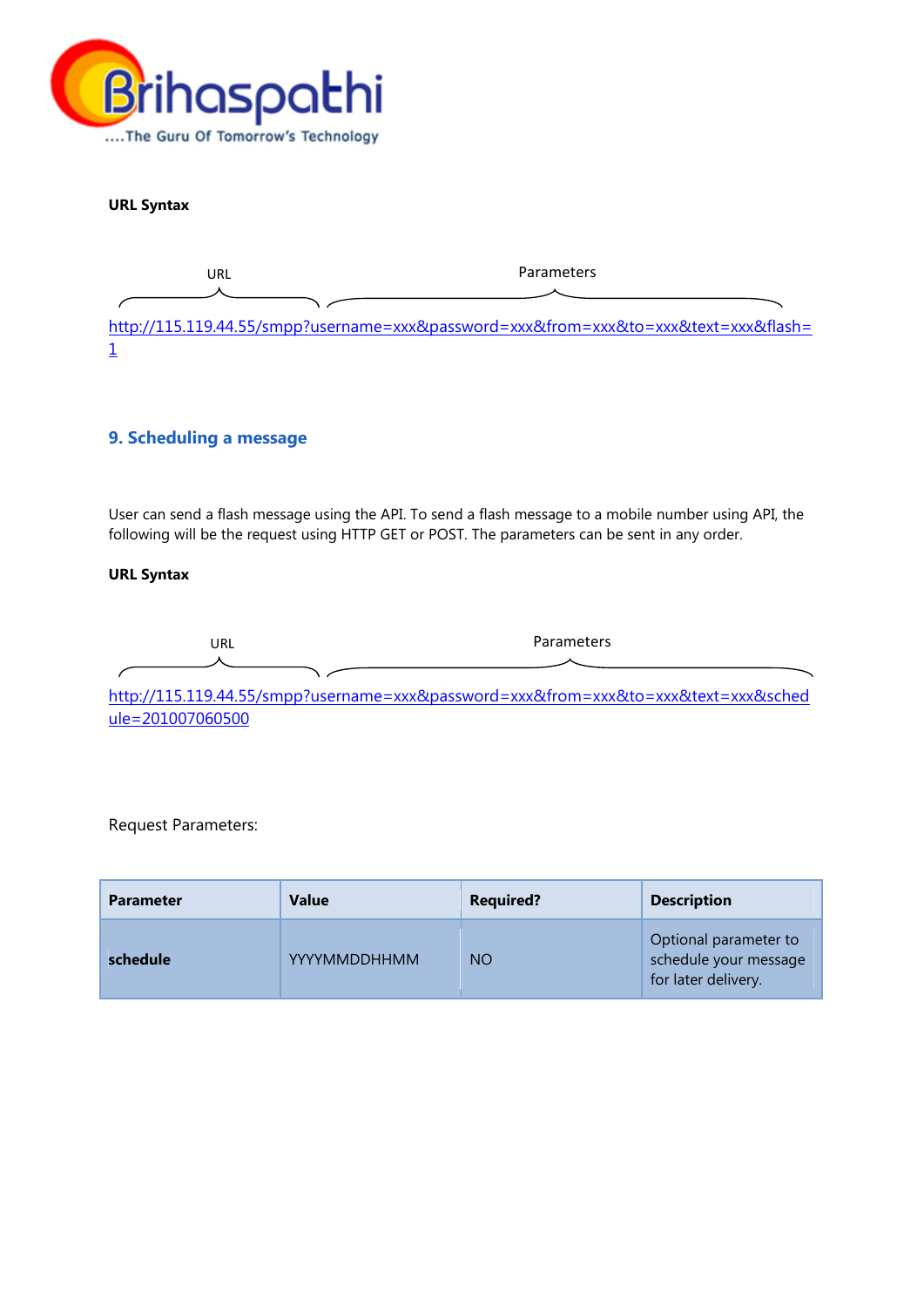

# **Date / Time Format**



The total length of the parameter value is always 12, it should have zeros if in case a single digit and time in 24 ho urs format.

## 10. Unicode messaging

Sending a Unicode message is almost as simple as sending a text message, it doesnot require any additional parameters, though the message must be at all times URL Encoded. The request may be either HTTP GET OR POST.

For more information on URL encoding, please see this: http://www.w3schools.com/tags/ref\_urlencode.asp.

Original text:  $\overline{\mathcal{S}}$ ৰ हिन्दी ఇంకా తెలుగు లో

Encoded d text:

%E0%A4%85%E0%A4%AC+%E0%A4%B9%E0%A4%BF%E0%A4%A8%E0%A5%8D%E0%A4%A6%<br>E0%A5%80+%E0%B0%87%E0%B0%82%E0%B0%95%E0%B0%BE+%E0%B0%A4%E0%B1%86%E0 E0%A5% %80+%E0% %B0%87%E0 0%B0%82% E0%B0%95% %E0%B0%B BE+%E0%B0 0%A4%E0% %B1%86%E0 %B0%B2%E0%B1%81%E0%B0%97%E0%B1%81+%E0%B0%B2%E0%B1%8B

You do not need UCS/UCS2-LE or any other special encoding or parameters to send a Unicode message, and you could also send multiple languages including standard ASCII characters in a single m message.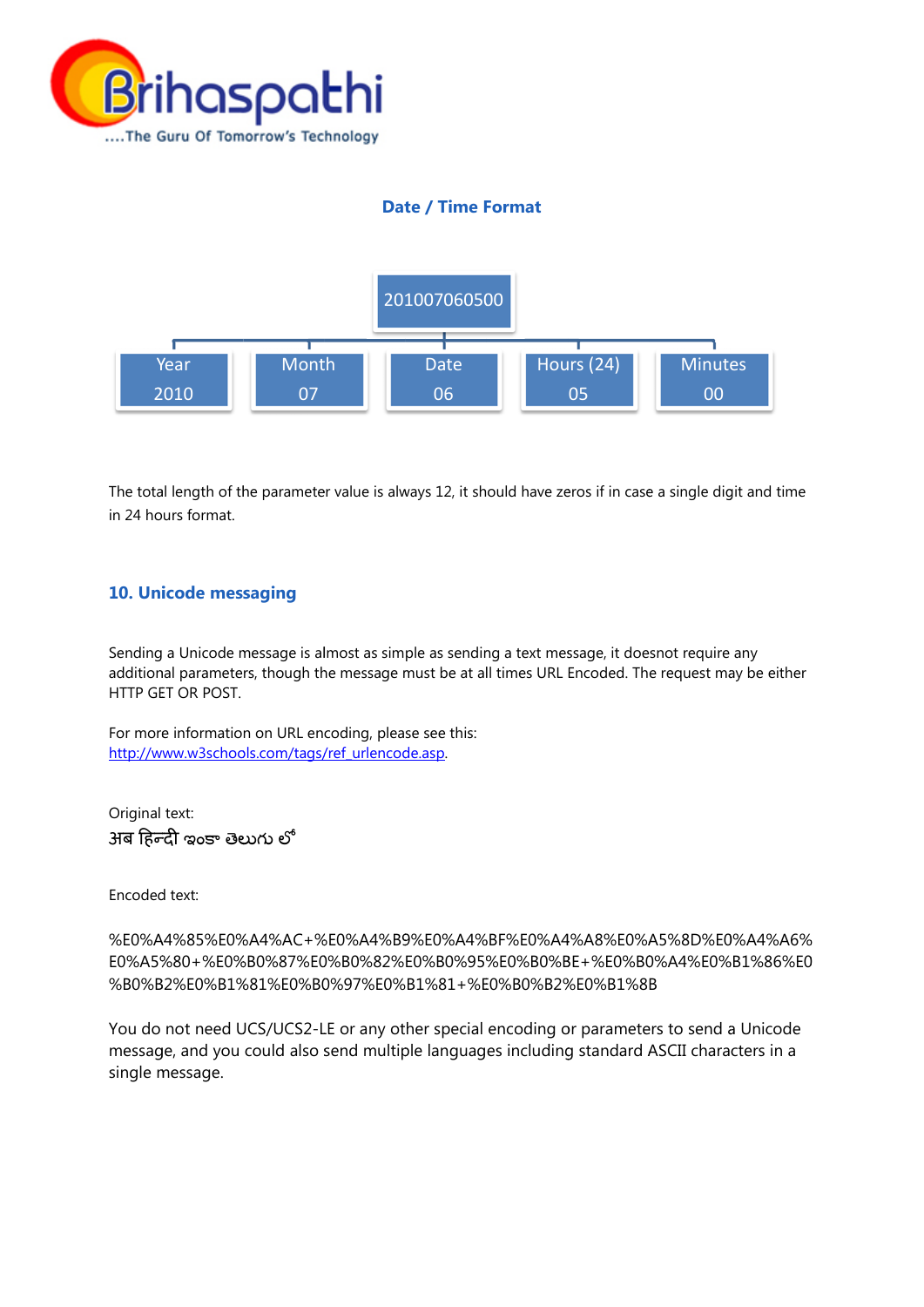

Character encoding is detected automatically and appropriate credits are deducted as in Unicode message 70 characters are considered as 1 credit.

## **11. Success Response**

When the request is successful, the following message is displayed.

For single recipient:

91xxxxxxxxxx - 601aed843c20d236 Recipient Message ID

12 digit number - 16 bit hexadecimal.

For multiple recipient(s):

91xxxxxxxxxx - 601aed843c20d236 | 91xxxxxxxxxx - 601aed843c20d236 | 91xxxxxxxxxx - 601aed843c20d236 | ………

We suggest you to store the response text as it may be required to retrieve status / delivery report in future using message id.

Other responses in case of an error:

| <b>Response</b>                                | <b>Description</b>                                       |
|------------------------------------------------|----------------------------------------------------------|
| sender missing and no global set -<br>rejected | No sender ID given as a parameter.                       |
| invalid recipient - rejected                   | Invalid number or no proper recipient found.             |
| invalid sender - rejected                      | Sender ID length > 8 or contains any special characters. |
| empty text not allowed - rejected              | Invalid or empty text parameter value.                   |
| authorization failed for sendsms - rejected    | Username / Password are invalid.                         |
| unknown request                                | Some parameters for request are missing.                 |
| insufficient credits - rejected                | No credits available to send sms.                        |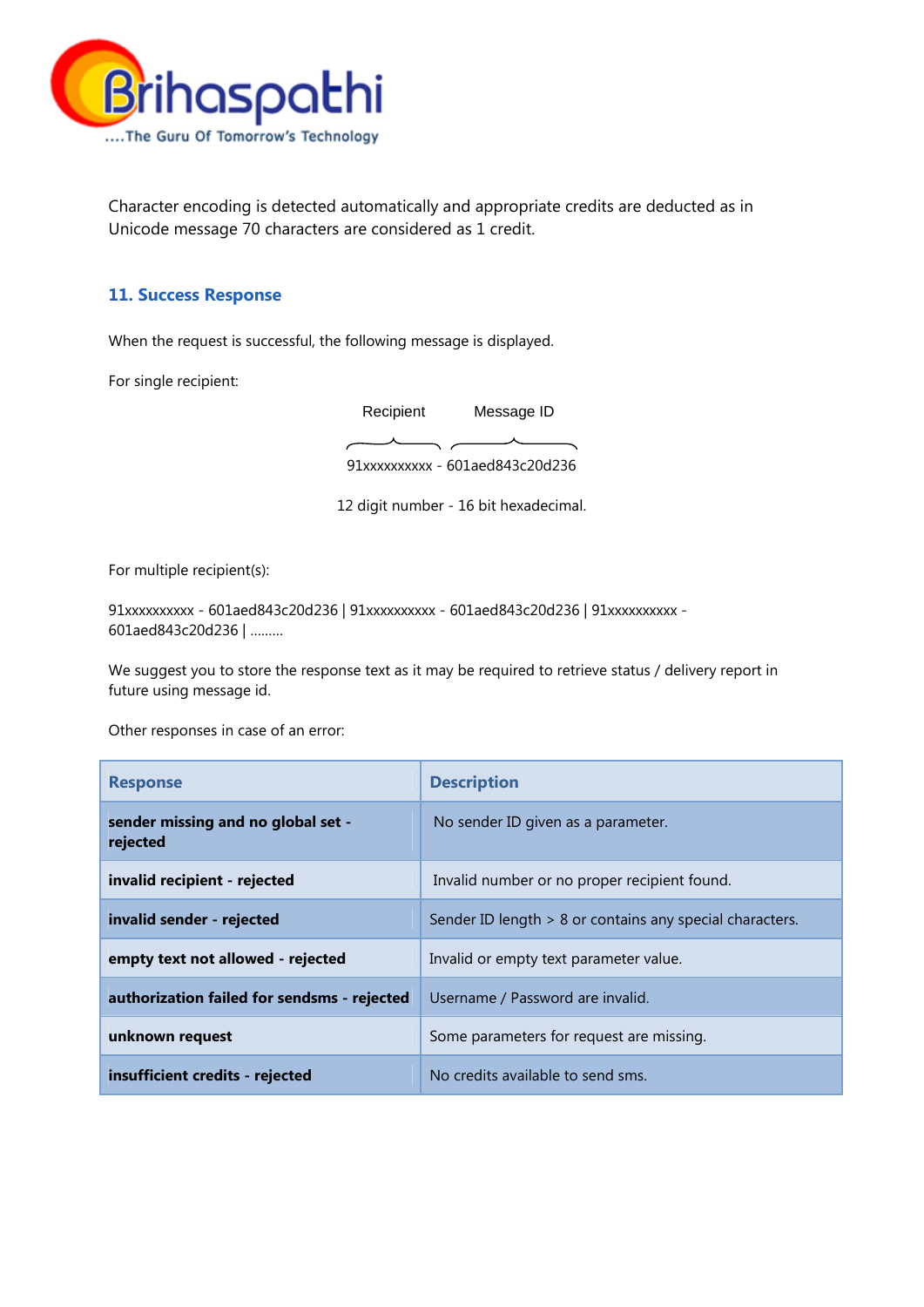

## **12. Status report**

User can send request a status report for a message submitted using the returned message id with the API, the following will be the request using HTTP GET or POST. The parameters can be sent in any order.

### **URL Syntax**

| JRL                                                             | Parameters |
|-----------------------------------------------------------------|------------|
|                                                                 |            |
| http://115.119.44.55/smpp?username=xxx&password=xxx&status =xxx |            |

### Request Parameters

| <b>Parameter</b> | <b>Value</b>                     | <b>Required?</b> | <b>Description</b>                                                                    |
|------------------|----------------------------------|------------------|---------------------------------------------------------------------------------------|
| status           | 16 bit hexadecimal<br>message id | <b>YES</b>       | Returned message id<br>after message<br>submission to retrieve<br>the message status. |

## **13. Success Response**

When the request is successful, the following message is displayed.

For status request:

Message ID

601aed843c20d236 - 1

16 bit hexadecimal - Status code

Other possible responses:

| <b>Response</b>                         | <b>Description</b>                  |
|-----------------------------------------|-------------------------------------|
| 601aed843c20d236   invalid message id - | Message id provided does not exist. |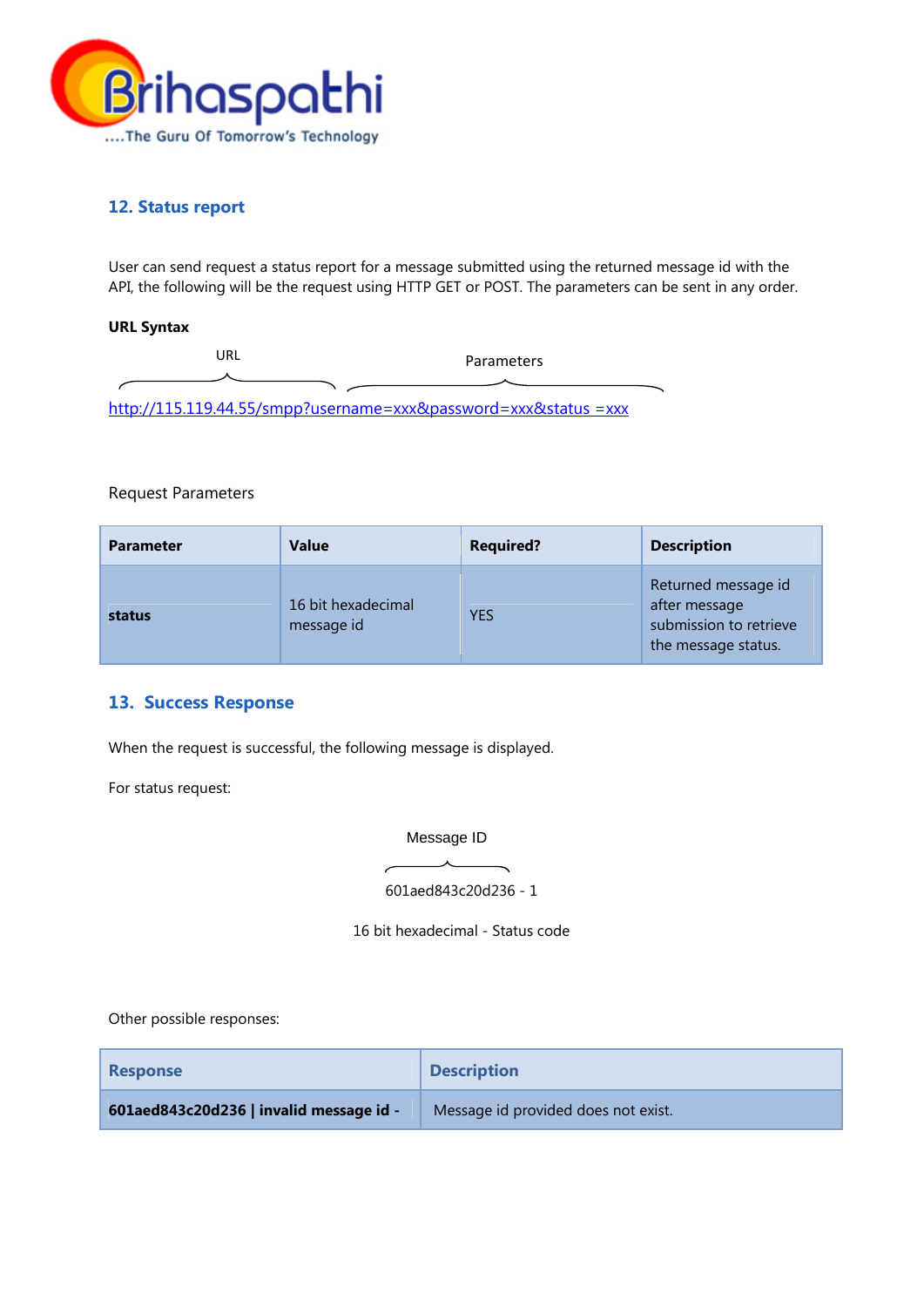

| rejected                                   |                                                         |
|--------------------------------------------|---------------------------------------------------------|
| authorization failed for delivery status - | Either username / password are wrong or message id does |
| rejected                                   | not belong to the provided users account.               |

#### Status Codes:

| <b>Status codes</b> | <b>Description</b>                                           |
|---------------------|--------------------------------------------------------------|
| 999                 | In queue, message waiting to be submitted.                   |
| $\mathbf{1}$        | Message delivered successfully.                              |
| $\overline{4}$      | Message queued at the provider, waiting to deliver.          |
| 8                   | Message submitted but waiting for delivery report.           |
| 16, 28              | Message rejected, possible reasons (DND).                    |
| 21                  | Failed, Invalid number.                                      |
| 22                  | Failed, Memory capacity exceeded in recipients mobile phone. |
| 23                  | Failed, Recipients mobile phone error.                       |
| 24                  | Failed, Network error.                                       |
| 25                  | Failed, Subscriber barred.                                   |
| 26                  | Failed, Unknown error.                                       |
| 27                  | Failed, Unknown status.                                      |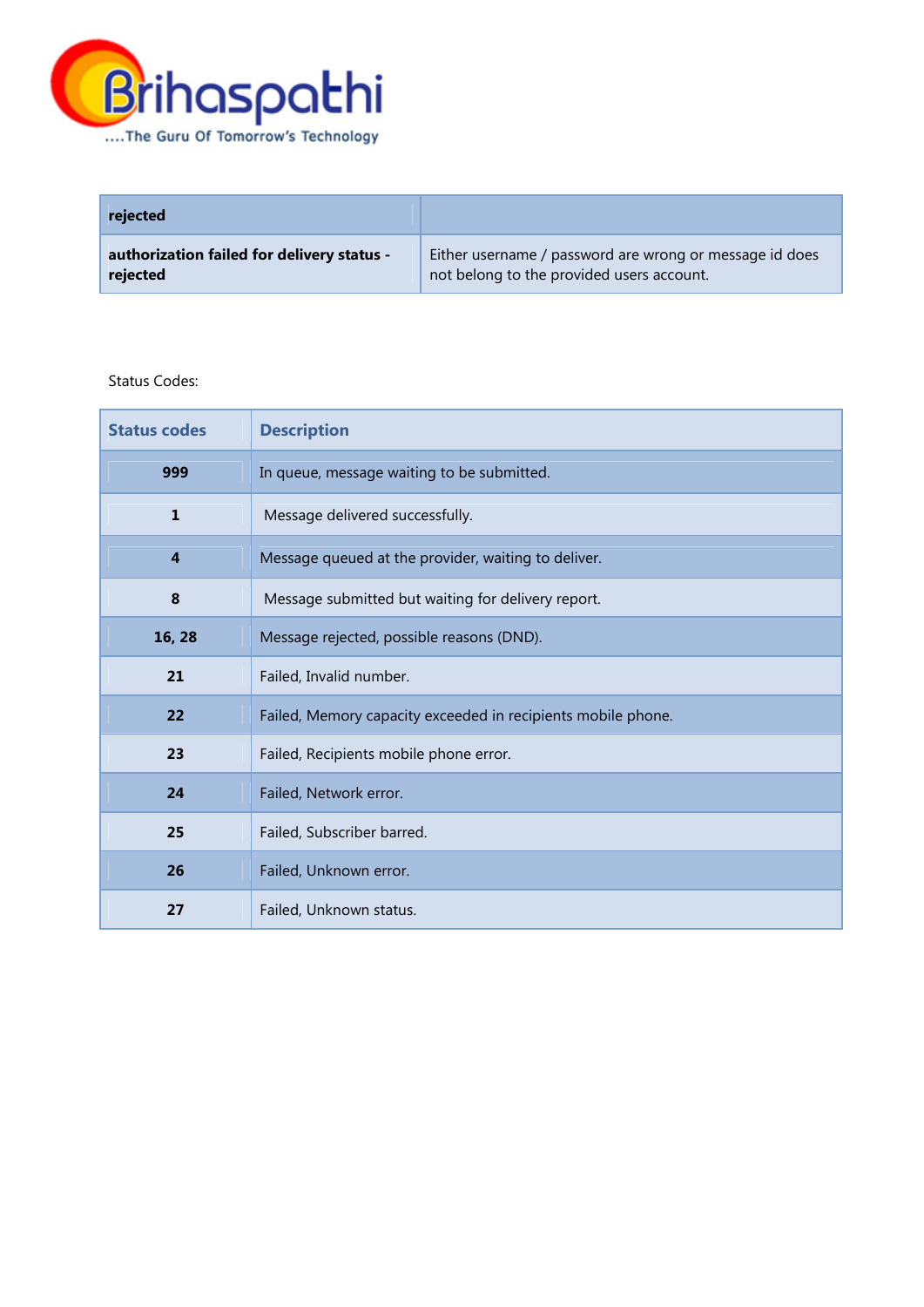

# **14. Sample Codes**

# **Sample PHP Code for sending single message**

<?php

\$request =""; //initialize the request variable

\$param['to'] = "919xxxxxxxxx"; \$param['text'] = "Hello"; \$param['username'] = "xxxxx";  $$param['password'] = "xxxxxxx";$ \$param['from'] = "Test";

//Have to URL encode the values foreach(\$param as \$key=>\$val) { \$request.= \$key."=".urlencode(\$val); //we have to urlencode the values \$request.= "&"; //append the ampersand (&) sign after each

} \$request = substr(\$request, 0, strlen(\$request)-1); //remove final (&) sign from the request  $$url =$ "http://115.119.44.55/smpp?".\$request;  $$ch = curl_init({$url});$ curl\_setopt(\$ch, CURLOPT\_RETURNTRANSFER, true); \$curl\_scraped\_page = curl\_exec(\$ch); curl\_close(\$ch); echo \$curl\_scraped\_page;

#### ?>

## **Sample JAVA Code for sending a single message**

import java.io.BufferedReader; import java.io.InputStreamReader; import java.io.OutputStreamWriter; import java.net.HttpURLConnection; import java.net.URL; import java.net.URLEncoder; import java.util.Date; public class GatewayAPITest { public static void main(String[] args){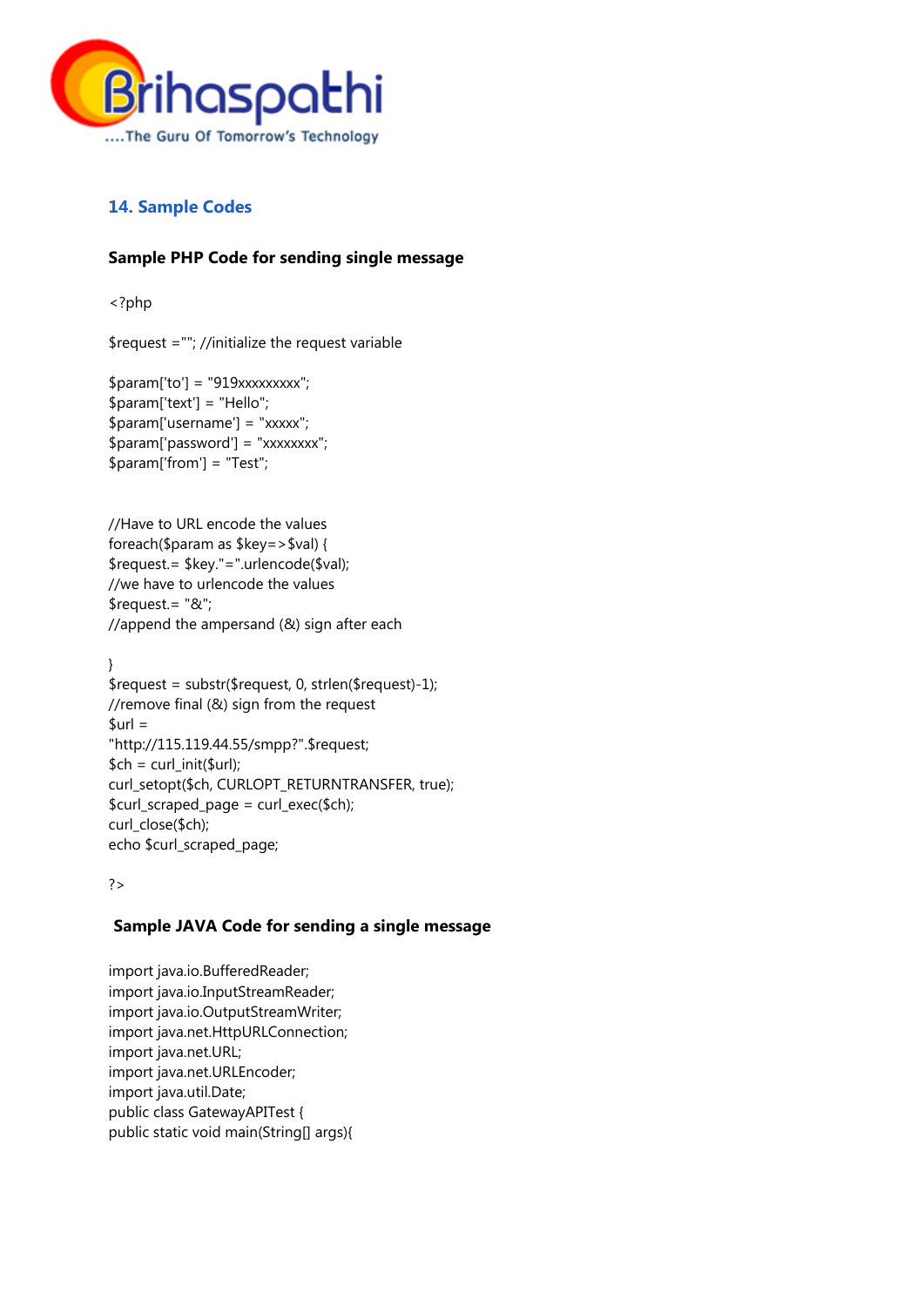

```
try { 
Date mydate = new 
Date(System.currentTimeMillis()); 
String data = ""; 
data += "&username=xxxxx"; // your loginId 
data += "&password=" + 
URLEncoder.encode("xxxxxx", "UTF-8"); // your password 
data += "&text =" + URLEncoder.encode("Test message" + mydate.toString(), "UTF-8"); 
data += "&to=" + 
URLEncoder.encode("919xxxxxxxxx", "UTF-8"); // a valid phone no.
data += "&from=test" ;
URL url = newURL("http://115.119.44.55/smpp?" + data); 
HttpURLConnection conn = 
(HttpURLConnection)url.openConnection(); 
conn.setRequestMethod("GET"); 
conn.setDoOutput(true); 
conn.setDoInput(true); 
conn.setUseCaches(false); 
conn.connect(); 
BufferedReader rd = new BufferedReader(new 
InputStreamReader(conn.getInputStream())); 
String line; 
StringBuffer buffer = new StringBuffer(); 
while ((line = rd.readLine()) != null}
buffer.append(line).append("\n"); 
} 
System.out.println(buffer.toString()); 
rd.close(); 
conn.disconnect(); 
} 
catch(Exception e){ 
e.printStackTrace(); 
} 
} 
}
```
## **Sample C# Code for sending a single message**

using System; using System.Collections.Generic; using System.Text; using System.Net; using System.IO; namespace SmppAPI{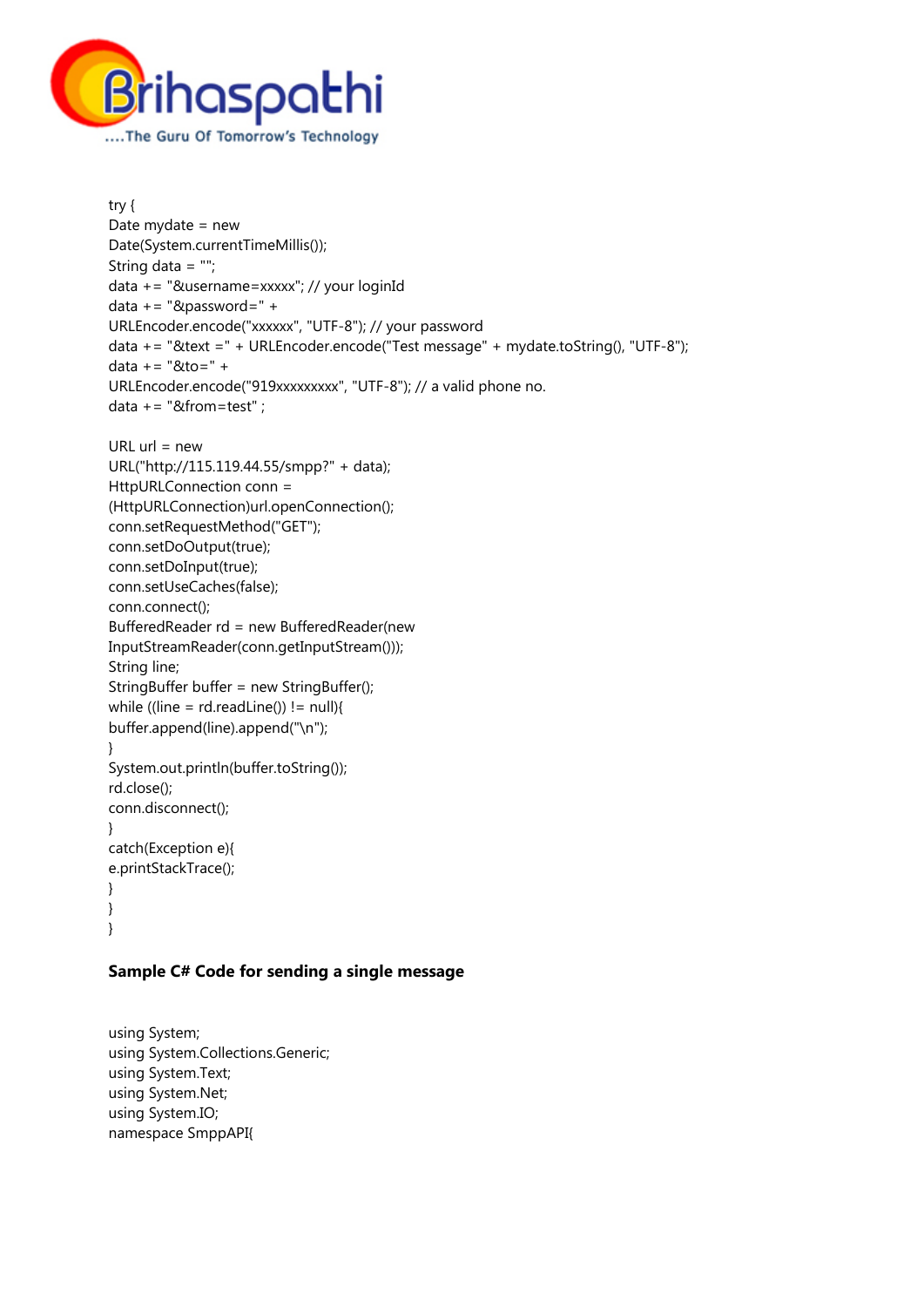

class Program{ static void Main(string[] args){ string result = ""; WebRequest request = null; HttpWebResponse response = null; try{ String sendToPhoneNumber = "919xxxxxxxxx"; String userid = "xxxxx"; String passwd = "xxxxx"; String url = "http://115.119.44.55/smpp?to=" + sendToPhoneNumber + "&text=hello&username =" + userid +"&password=" + passwd + "&from=Test"; request = WebRequest.Create(url);

//in case u work behind proxy, uncomment the commented code and provide correct details

/\*

```
WebProxy proxy = new WebProxy("http://proxy:80/", 
true); 
proxy.Credentials = new NetworkCredential("userId", 
"password", "Domain"); 
request.Proxy = proxy;
```
\*/

// Send the 'HttpWebRequest' and wait for response.

```
response = (HttpWebResponse)request.GetResponse(); 
Stream stream = response.GetResponseStream(); 
Encoding ec = System.Text.Encoding.GetEncoding("utf-8"); 
StreamReader reader = new 
System.IO.StreamReader(stream, ec); 
result = reader.ReadToEnd(); 
Console.WriteLine(result); 
reader.Close(); 
stream.Close(); 
} 
catch (Exception exp){ 
Console.WriteLine(exp.ToString()); 
} 
finally{ 
if(response != null)
```